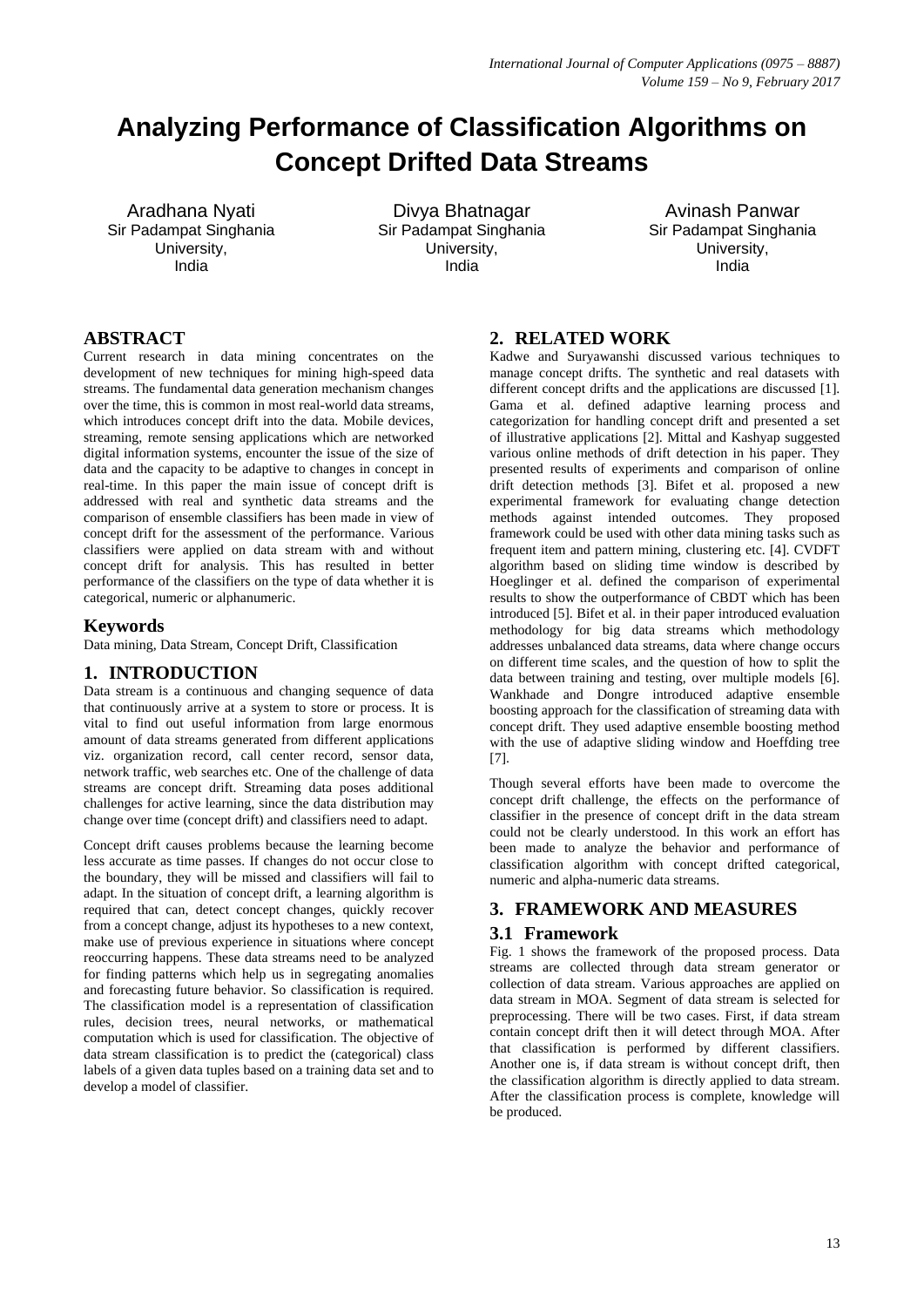*International Journal of Computer Applications (0975 – 8887) Volume 159 – No 9, February 2017*



**Fig 1: Framework for classification of data stream using with concept drift detection.**

#### **3.2 Measures**

**Accuracy**

It is a measure to determine the utility of the dataset [8].

$$
Accuracy = \frac{Correctly classified instances}{Total number of instance} \times 100
$$
 (2)

#### **Kappa Statistics**

It measures the agreement of prediction with the true class, formulated as given below:

$$
k = \frac{p_0 - p_e}{1 - p_e} \tag{1}
$$

where,  $p_0$  is the relative observed agreement,  $p_e$  is the hypothetical probability of chance agreement.

## **4. EXPERIMENTAL DETAILS**

#### **4.1 Data Streams**

For experimental purpose synthetic and real data streams were taken.

**Synthetic data stream:** Two synthetic data streams were selected to implement the experiments: LED data stream is composed of 24 categorical attributes. The aim is to predict the digit displayed on a seven-segment LED display, proposed by Breiman et al. in 1984 and Agarwal data stream generated through MOA tool. These data streams are usually used in the concept drift research area [2].

**Real data stream:** Two real data streams are also taken for experiment: Airline, proposed by Elena Ikonomovska in 2009. It consists 120 million records, containing flight arrival and departure details for all the commercial flights. Poker-Hand is taken from UCI repository and Contain 1, 000, 000 instances.

#### **4.2 MOA (Massive Online Analysis)**

This tool was used for classification of data streams and detection of Concept drift [11]

# **5. RESULTS**

# **5.1 Comparison in terms of accuracy (in Synthetic Data streams)**

Table 1. shows the comparison of LED data stream and Agarwal data stream for with concept drift and without concept drift in terms of accuracy with different classifiers. Maximum accuracy with concept drift 73.3% and 90.4% has been achieved using AWE and AUE classifier for LED and Agarwal data streams. For without concept drift 94.7% and 95.1% maximum accuracy has been achieved using Ozaboost and AUE classifiers for LED and Agarwal data streams. Here it was observed that if concept drift is occur in data stream than it will reduce the accuracy. Fig. 2 and 3 show the graphical representation of accuracy for both synthetic data stream.

#### **Table 1. Accuracy of synthetic DS with and without concept drift obtained by different classifiers**

|                    |                          | <b>LED</b> Data Stream      |                                 | <b>Agarwal Data Stream</b>         |  |  |
|--------------------|--------------------------|-----------------------------|---------------------------------|------------------------------------|--|--|
| <b>Classifiers</b> | With<br>Concept<br>Drift | Without<br>Concept<br>Drift | With<br><b>Concept</b><br>Drift | <b>Without</b><br>Concept<br>Drift |  |  |
| HТ                 | 72                       | 92.1                        | 63.4                            | 95.1                               |  |  |
| NB                 | 47.1                     | 74.8                        | 57.9                            | 88.4                               |  |  |
| AWE                | 73.3                     | 80                          | 72.3                            | 93.1                               |  |  |
| <b>AUE</b>         | 72.6                     | 94                          | 90.4                            | 95.1                               |  |  |
| <b>OCBOOST</b>     | 17                       | 17.2                        | 78.7                            | 93.7                               |  |  |
| OzaBagAdwin        | 72.3                     | 73.9                        | 89.6                            | 95.1                               |  |  |
| <b>OzaBOOST</b>    | 72.7                     | 94.7                        | 76.2                            | 94                                 |  |  |
| OzaBag             | 72.3                     | 91.9                        | 66.5                            | 95.1                               |  |  |
| <b>OzaBagASHT</b>  | 72.8                     | 73.93                       | 73.9                            | 94.64                              |  |  |
| нот                | 71.8                     | 92.1                        | 72.9                            | 94.3                               |  |  |



**Fig. 2 Comparison of accuracy for LED data stream**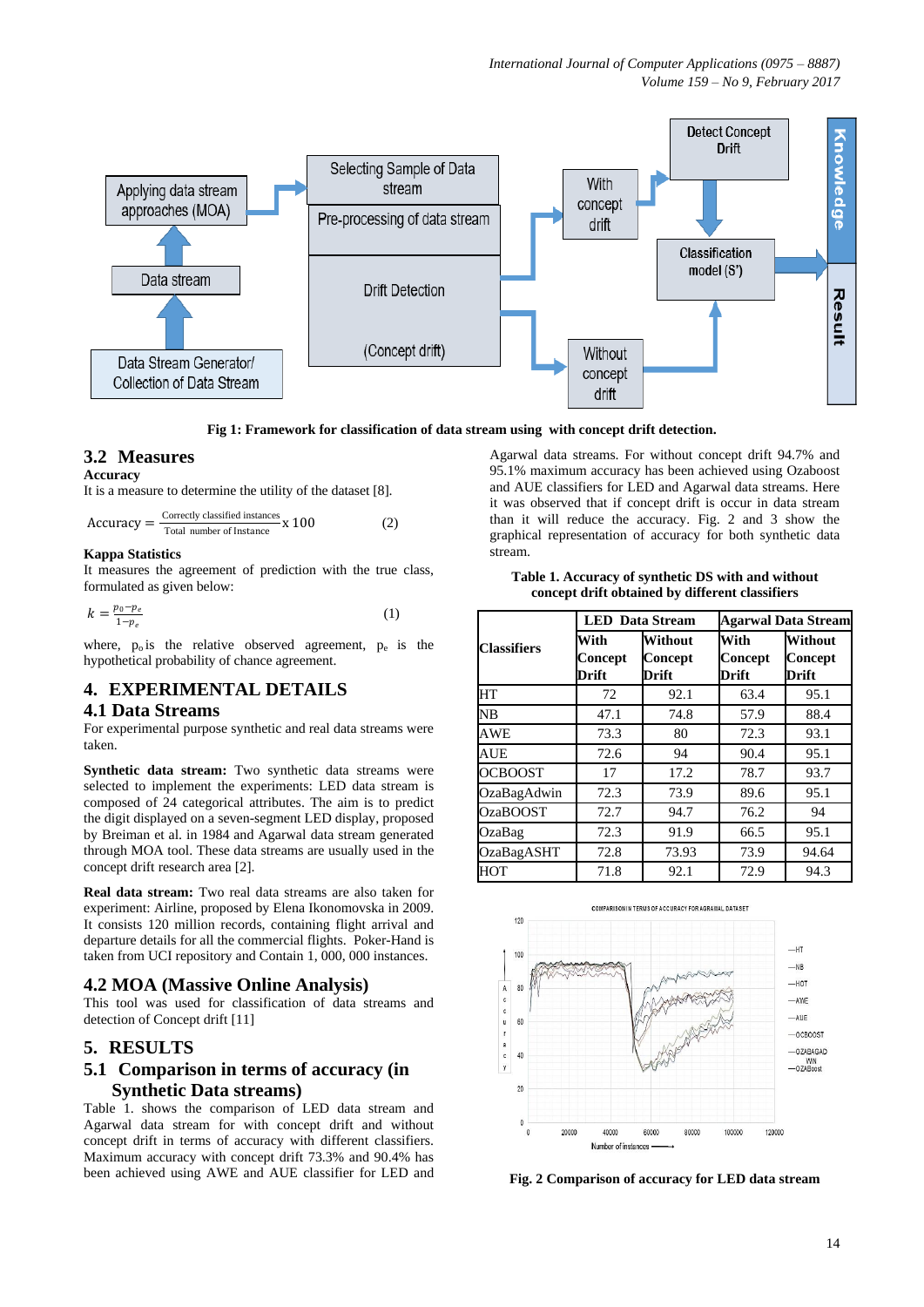



**Fig. 3 Comparison of accuracy for Agarwal data stream.**



Table 2. Shows the comparison of LED data stream and Agarwal data stream with concept drift and without concept drift in terms of kappa statistics with different classifiers. Fig.4 and Fig.5 displays the graphical representation of kappa statistics for both synthetic data streams.

**Table 2. Kappa statistics of synthetic DS with and without concept drift obtained by different classifiers**

|                    | <b>LED</b> generator |         | <b>Agarwal generator</b> |               |  |
|--------------------|----------------------|---------|--------------------------|---------------|--|
|                    | With                 | Without | With                     |               |  |
|                    | concept              | concept | concept                  | Without       |  |
| <b>Classifiers</b> | Drift                | drift   | Drift                    | concept drift |  |
| HТ                 | 68.84                | 84.09   | 20.39                    | 88.81         |  |
| NB                 | 41.12                | 71.98   | 20.55                    | 70.44         |  |
| AWE                | 70.29                | 89.12   | 40.55                    | 84.34         |  |
| AUE                | 69.51                | 87.92   | 80.18                    | 88.92         |  |
| <b>OCBOOST</b>     | 8                    | 8.15    | 55.73                    | 85.68         |  |
| OzaBagAdwin        | 69.18                | 70.99   | 78.49                    | 88.84         |  |
| <b>OzaBOOST</b>    | 69.62                | 89.32   | 50.22                    | 86.35         |  |
| OzaBag             | 69.4                 | 83.69   | 27.82                    | 86.84         |  |
| <b>OZABagASHT</b>  | 69.4                 | 71.04   | 27.82                    | 87.82         |  |
| HOT                | 68.64                | 84.09   | 44.73                    | 86.94         |  |





# **5.3 Comparison in terms of Accuracy Time, K.S. (Real Dataset)**

Table 3. shows the comparison of airline data stream and poker-hand data stream in terms of accuracy, kappa statistics and time with different classifiers. Fig.5 and Fig.6 show the graphical representation of accuracy and kappa statistics for airline data streams. Sudden drift in the graph shows the occurrence of concept drift in the data streams.



**Fig. 5 Comparison of accuracy for airline data stream.** 

| Table 3. Accuracy, Kappa and Time of real DS obtained |  |
|-------------------------------------------------------|--|
| by different classifiers                              |  |

|                    | <b>Airline</b> |                |               | <b>Poker-Hand</b> |                     |       |  |
|--------------------|----------------|----------------|---------------|-------------------|---------------------|-------|--|
| <b>Classifiers</b> | Acc.           | Kappa<br>Stat. | Time<br>(sec) | Acc.              | Kappa Time<br>Stat. | (sec) |  |
| <b>NB</b>          | 64.55          | 25.32          | 2.2           | 50                | 0.0006              | 4.34  |  |
| AWE                | 61.88          | 21.48          | 308           | 28.72             | 0.09                | 103   |  |
| AUE                | 66.66          | 31.06          | 345           | 62.17             | 25.95               | 48.56 |  |
| <b>OCBOOST</b>     | 65.86          | 29.27          | 56.72         | 71.15             | 45.13               | 73.38 |  |
| OzaBag-<br>Adwin   | 66.06          | 30.2           | 132.03        | 85.27             | 72.34               | 84.89 |  |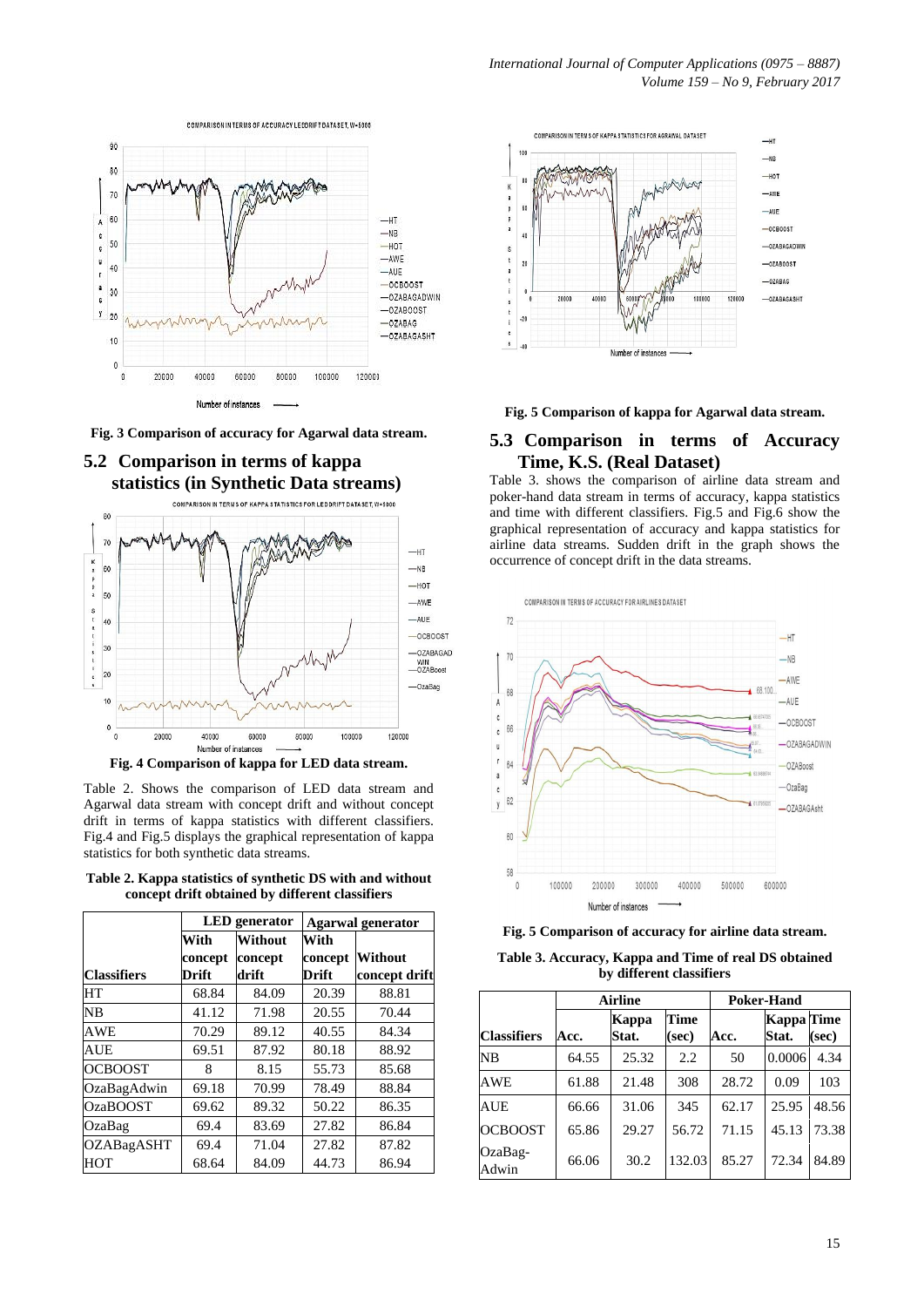| OzaBag                 | 60.93 | 26.17 | 57.17 | 85.38        | 72.56 87.86 |       |
|------------------------|-------|-------|-------|--------------|-------------|-------|
| OZABag-<br><b>ASHT</b> | 68.1  | 33.31 | 49.77 | 81.87        | 65.76 58.73 |       |
| <b>HT</b>              | 65.08 | 26.54 | 4.27  | 72.14        | 46.87       | 6.22  |
| <b>OZABOOST</b>        | 63.54 | 25.76 | 47.43 | 88.378 78.37 |             | 60.50 |



**Fig. 6 Comparison of kappa statistics for airline data stream**

#### **5.4 Change Detection**

In real and synthetic data streams changes (concept drift) are detected by MOA tool and mean prediction error is calculated which shown in Table 4.

**Table 4. Concept drift detected in both real and synthetic data streams**

| Data Stream          | <b>Detected</b><br>changes | <b>Prediction</b><br>error<br>mean |
|----------------------|----------------------------|------------------------------------|
| Airline              | 253                        | 5.6938                             |
| Poker-Hand           | 8                          | 2.5095                             |
| LED generator        | 18                         | 1.479                              |
| Agarwal<br>generator | 13                         | 1.21                               |

#### **6. CONCLUSION AND FUTURE SCOPE**

The main issue of concept drift in real and synthetic data streams has been investigated in the presented work. When applied to synthetic data stream, in presence of concept drift, maximum Accuracy 73.3% and Maximum Kappa 70.29 has been achieved using AWE classifier in LED data stream. In another synthetic data stream the maximum Accuracy (90.4% with concept drift and 94.70% without concept drift using AUE classifier in Agarwal data stream) and maximum kappa (80.18 with concept drift and 89.32 without concept drift on using Ozaboost classifier in LED data stream) is observed. Similarly, the performance measures has been observed for real data streams. The comparison has revealed that the performance of the classifier depends on the type of data whether it is categorical, numeric or alphanumeric. Further the effects on the privacy preserved classification with concept drift and without concept drift data stream can be compared and analyzed in future.

## **7. ACKNOWLEDGMENTS**

A special thanks is dedicated to all the authors of technical paper for their appreciative original research referred in the initiation of this work. This would have been very difficult to understand and achieve successful completion of the work without the past findings reported by them. This is to put on record the word of appreciation and acknowledgment for the developers of the tools, techniques and thanks for provided easy access.

## **8. REFERENCES**

- [1] Kadwe Y. and Suryawansh V., 2015 A Review on Concept Drift, IOSR Journal of Computer Engineering, (JAN-FEB. 2015), 20-26.
- [2] Gama J. Zliobait I. Bifet A. and Pechnizkiy M., 2013 A Survey on Concept Drift Adaptation, ACM Computing Surveys, (JAN. 2013).
- [3] Mittal V. and Kashyap I., 2015 Online Methods of Learning in Occurrence of Concept Drift, International Journal of Computer Applications, (MAY. 2015), 0975 – 8887.
- [4] Bifet A., Read J., Pfahringer B., Holmes G. and Zliobait I., 2013 CD-MOA: Change Detection Framework for Massive Online Analysis, Springer, 92-103.
- [5] Hoeglinger S., Pears R. and Koh Y., 2009 CBDT: A concept based approach to data stream, Researchgate, (APRIL 2009).
- [6] Bifet A. Read J. , Morales G., and Pfahringer G., 2015 Efficient Online Evaluation of Big Data Stream Classifiers, ACM, (AUG. 2015).
- [7] Wankhade K. and Dongre S., 2012 A New Adaptive Ensemble Boosting Classifier for Concept Drifting Stream Data, International Journal of Modeling and Optimization, (AUG 2012), 493-497.
- [8] Devasena L., 2014 Efficiency Comparison of Multilayer Perceptron and SMO Classifier for Credit Risk Prediction, Intl J of Advanced Research in Computer and Communication Engineering, (APRIL 2014), 6155-6162.
- [9] Cohen E. and Strauss M., 2003 Maintaining time decaying stream aggregates, Proceedings of the 22th ACM SIGMOD-SIGACT-SIGART Symposium on Principles of Database Systems, San Diego, California, U.S.A., (JUNE 2003), 223-233.
- [10] Trambadiya T. and Bhanodia P., 2013 A heuristic approach to preserve privacy in stream data with classification, Intl J of Engineering Research and Applications, 1096-1103.
- [11] Pramod S. and Vyas P., 2012 Data stream mining: a review on windowing approach, Global Journal of computer science and technology software and data engineering, 27-30.
- [12] Chhinkaniwala H., Patel K. and Garg S., 2012 Privacy preserving data stream classification using data perturbation techniques, Intl Conf on Emerging Trends in Electrical, Electronics and Communication Technologies, pp. 1-8.
- [13] Li S., Hong L. and Zhen S., 2011 A new classification algorithm for data stream, Intl J Modern Education and Computer Science, 32-39.